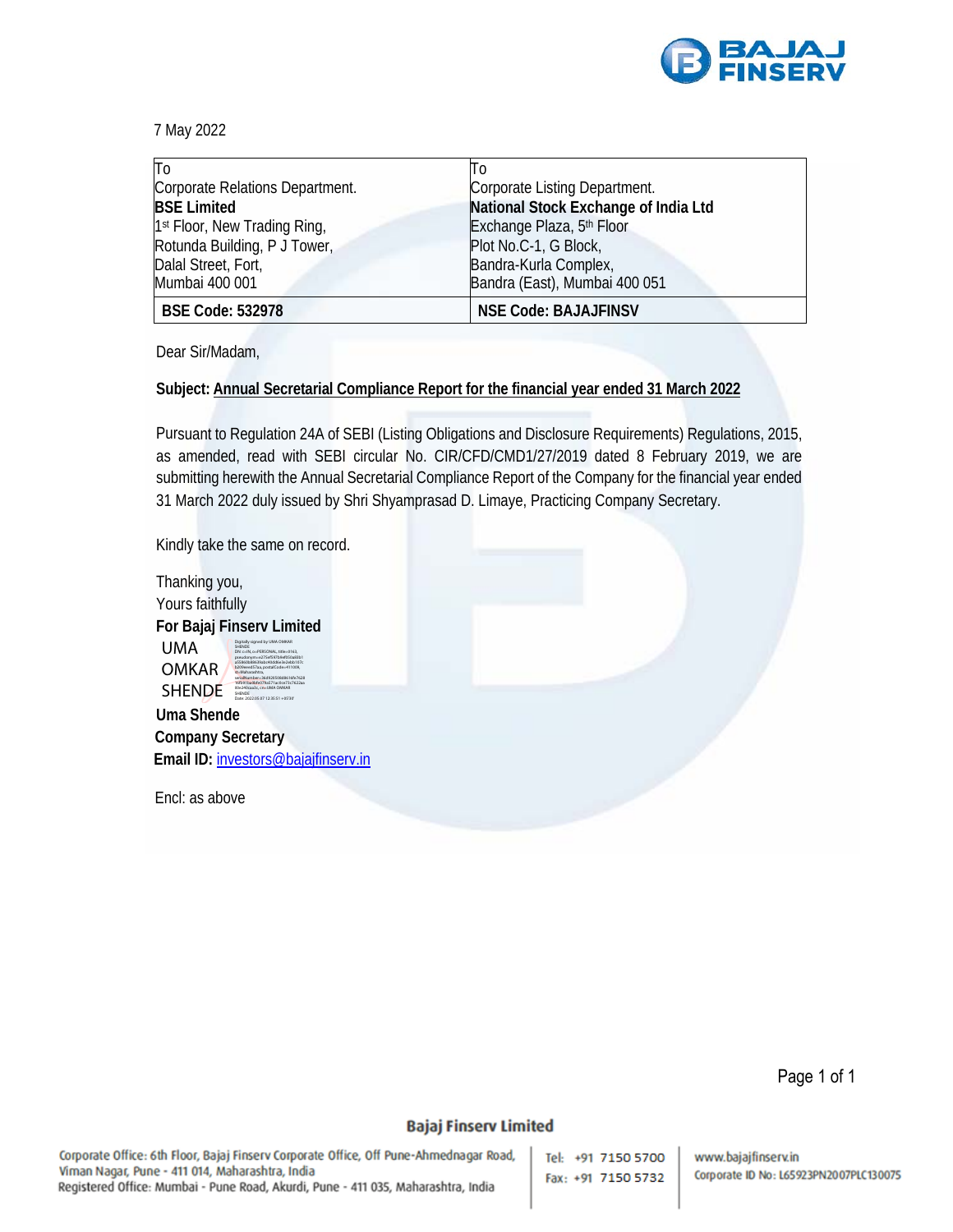## SECRETARIAL COMPLIANCE REPORT

for the year ended 31<sup>st</sup> March, 2022

## Bajaj Finserv Limited (CIN:L65923PN2007PLC130075)

I, Shyamprasad D. Limaye, Practising Company secretary have examined, subject to limitation of physical interaction and verification of records caused by Covid 19 Pandemic;

- (a) all the documents and records made available to me by Bajaj Finserv Limited ("the listed entity"), and explanation provided by the listed entity,
- (b) the filings / submissions made by the listed entity to the stock exchanges,
- (c) website of the listed entity,
- ( d) any other document/ filing, as may be relevant, which has been relied upon to make this certification,

for the year ended  $31<sup>st</sup>$  March, 2022 in respect of compliance with the provisions of :

- 1) the Securities and Exchange Board of India Act, 1992 ("SEBI Act") and the Regulations, circulars, guidelines issued thereunder; and
- 2) the Securities Contracts (Regulation) Act, 1956 ("SCRA"), rules made thereunder and the Regulations, circulars, guidelines issued thereunder by the Securities and Exchange Board of lndia("SEBf'); including
	- (a) Securities and Exchange Board of India (Listing Obligations and Disclosure Requirements) Regulations,2015
	- (b) Securities and Exchange Board of India (Issue of Capital and Disclosure Requirements) Regulations,2018;
	- (c) Securities and Exchange Board of India (Substantial Acquisition of Shares and Takeovers) Regulations,2011;
	- (d) Securities and Exchange Board of India (Buyback of Securities) Regulations,2018;
	- (e) Securities and Exchange Board of India (Share Based Employee Benefits) Regulations,2014;
	- (f) Securities and Exchange Board of India (Issue and Listing of Debt Securities) Regulations,2008 and The Securities and Exchange Board of India (Issue and Listing of Non-Convertible Securities) Regulations, 2021;
	- (g) Securities and Exchange Board of India (Issue and Listing of Non- Convertible and Redeemable Preference Shares) Regulations,2013;
	- . (h) Securities and Exchange Board of India (Prohibition of Insider Trading) Regulations,2015;